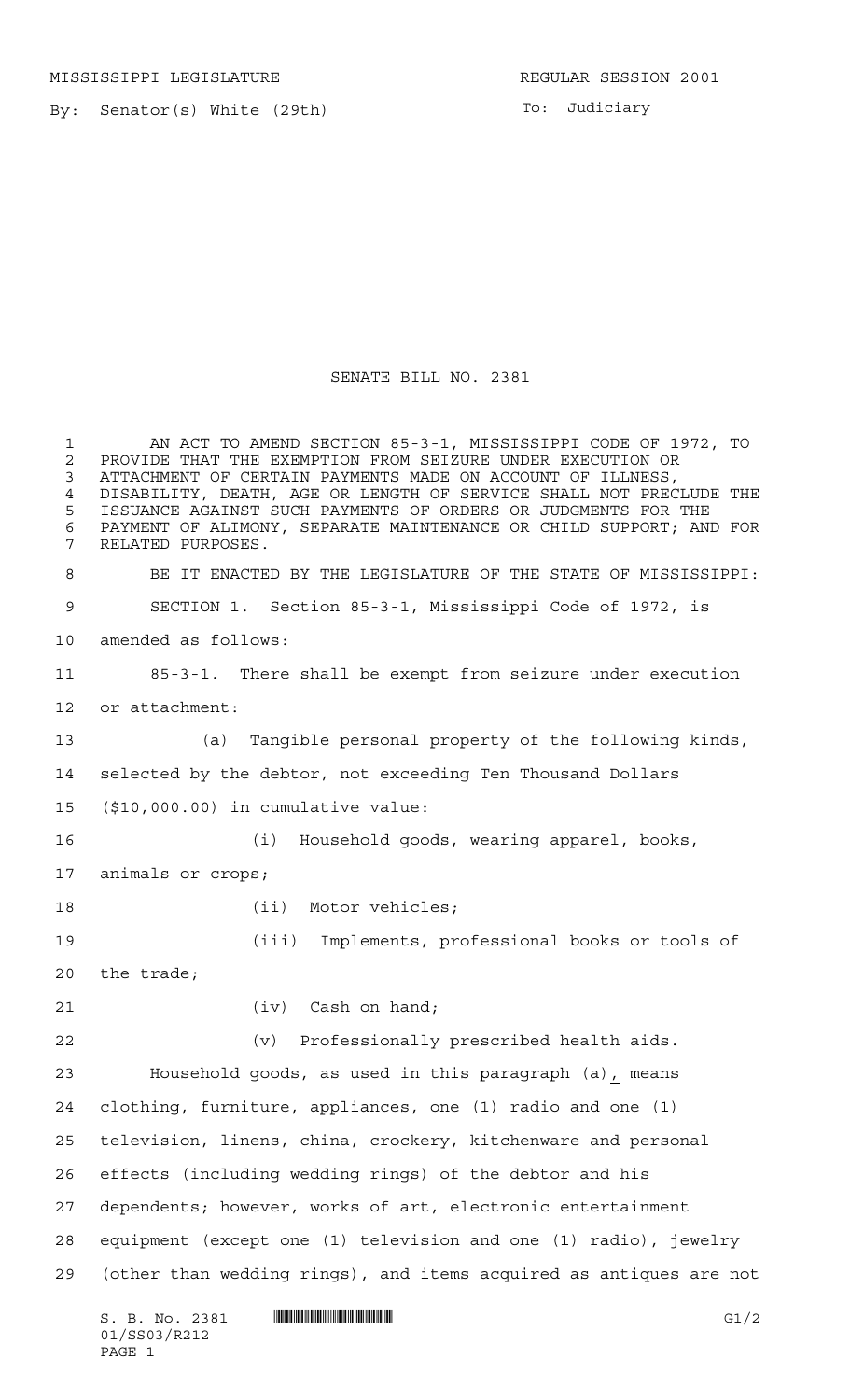included within the scope of the term "household goods." This paragraph (a) shall not apply to distress warrants issued for collection of taxes due the state or to wages described in Section 85-3-4.

 (b) (i) The proceeds of insurance on property, real and personal, exempt from execution or attachment, and the proceeds of the sale of such property.

 (ii) Income from disability insurance. (iii) Payment under a stock bonus, pension, profit-sharing, annuity, or similar plan or contract on account of illness, disability, death, age or length of service, to the extent reasonably necessary for the support of the debtor and any dependent of the debtor, unless: A. Such plan or contract was established by

 or under the auspices of an insider that employed the debtor at the time the debtor's rights under such plan or contract arose; B. Such payment is on account of age or length of service; and

 C. Such plan or contract does not qualify under Section 401(a), 403(a), 403(b), 408 or 409 of the Internal Revenue Code of 1954.

 This subparagraph (iii) shall not be construed to preclude the issuance against such payments of orders or judgments for the payment of alimony, separate maintenance or child support.

 (c) All property, real, personal and mixed, for the collection or enforcement of any order or judgment, in whole or in part, issued by any court for civil or criminal contempt of said court; expressly excepted herefrom are such orders or judgments for the payment of alimony, separate maintenance and child support actions.

 (d) All property in this state, real, personal and mixed, for the satisfaction of a judgment or claim in favor of another state or political subdivision of another state for

 $S. B. No. 2381$  . The set of  $S. B. N_O. 2381$ 01/SS03/R212 PAGE 2